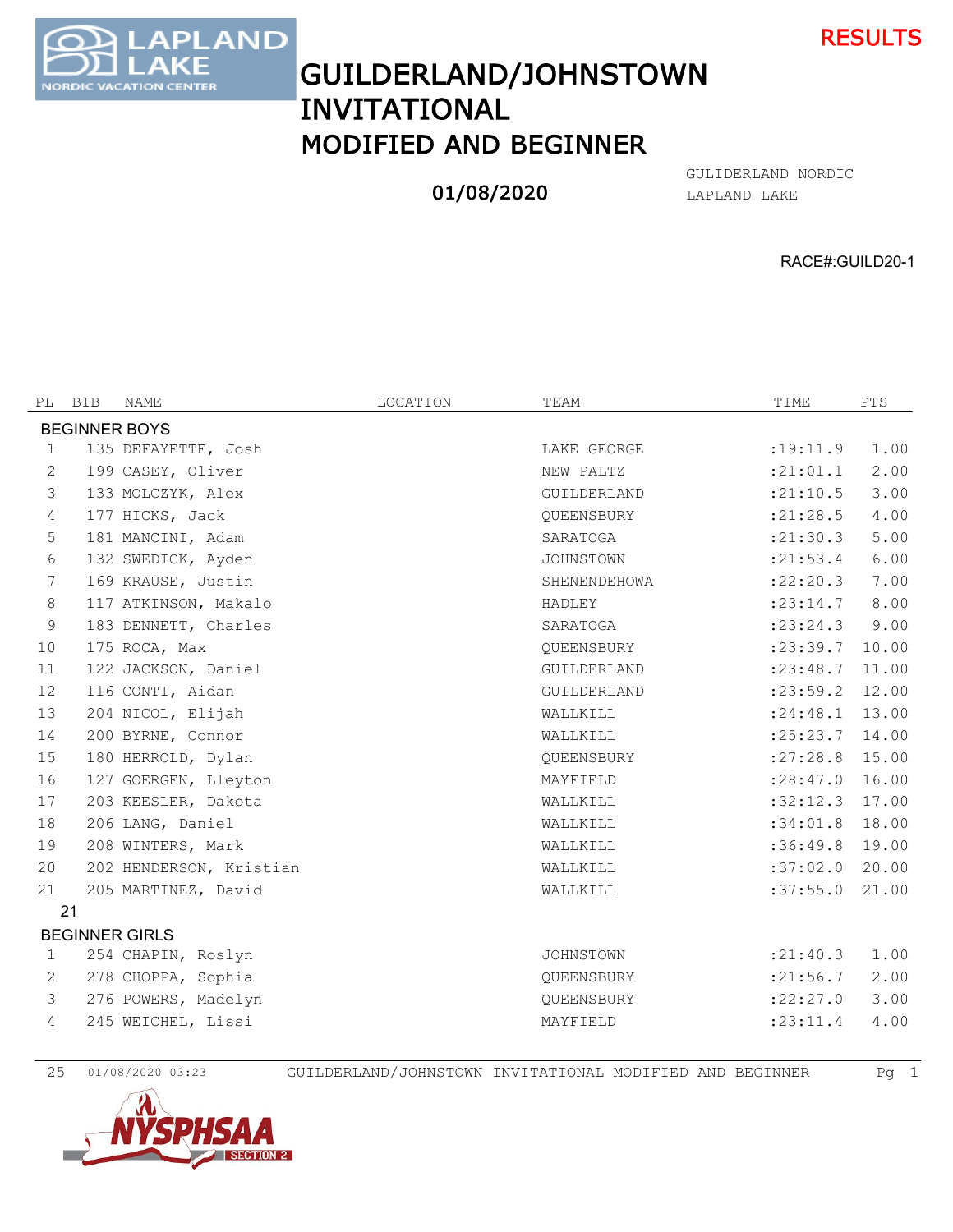|                       | PL BIB | NAME                     | LOCATION | TEAM            | TIME               | PTS   |  |
|-----------------------|--------|--------------------------|----------|-----------------|--------------------|-------|--|
| <b>BEGINNER GIRLS</b> |        |                          |          |                 |                    |       |  |
| 5                     |        | 259 BLOWERS, Sadie       |          | JOHNSTOWN       | : 23:56.2          | 5.00  |  |
| 6                     |        | 220 VANDERPOOL, Olivia   |          | GLENS FALLS     | : 24:59.3          | 6.00  |  |
| 7                     |        | 335 PUSHMAN, Elizabeth   |          | WALLIKLL        | :26:28.0           | 7.00  |  |
| 8                     |        | 237 GUILLET, Sylvia      |          | GLENS FALLS     | :26:28.7           | 8.00  |  |
| 9                     |        | 219 APONTE, Navea        |          | MAYFIELD        | : 27: 22.2         | 9.00  |  |
| 10                    |        | 258 SALAMACK, Ally       |          | JOHNSTOWN       | : 27: 57.2         | 10.00 |  |
| 11                    |        | 261 PAPE, Alexis         |          | LAKE GEORGE     | : 28:16.0          | 11.00 |  |
| 12                    |        | 330 SARUBBI, Nina        |          | NEW PALTZ       | :28:21.0           | 12.00 |  |
| 13                    |        | 334 ELJAMAL, Noor        |          | NEW PALTZ       | : 29:26.3          | 13.00 |  |
| 14                    |        | 270 JOHNSON, Caroline    |          | GUILDERLAND     | $: 29:28.4$ 14.00  |       |  |
| 15                    |        | 271 MATHER, Zoe          |          | LAKE GEORGE     | $:35:24.1$ 15.00   |       |  |
| 16                    |        | 344 CARNEY, Allie        |          | NEW PALTZ       | :36:19.8           | 16.00 |  |
| 17                    |        | 336 RUBINSTEIN, Hannah   |          | WALLKILL        | :39:31.8           | 17.00 |  |
| 18                    |        | 228 RULIFFSON, Marley    |          | MAYFIELD        | $:40:11.9$ 18.00   |       |  |
| 19                    |        | 277 THIRUNELLA GOPALAKRI |          | GUILDERLAND     | :42:27.1           | 19.00 |  |
| 20                    |        | 274 FOPPOLI, Hannah      |          | GUILDERLAND     | :43:05.8           | 20.00 |  |
|                       | 20     |                          |          |                 |                    |       |  |
|                       |        | MIDDLE SCHOOL BOYS       |          |                 |                    |       |  |
| $\mathbf{1}$          |        | 701 SLINGERLAND, Forrest |          | GLENS FALLS     | :14:35.8           | 1.00  |  |
| 2                     |        | 703 PATTON, Scott        |          | JOHNSBURG       | :15:16.6           | 2.00  |  |
| 3                     |        | 709 BEDNAREK, John       |          | SCOTIA-GLENVILL | : 15: 44.1         | 3.00  |  |
| 4                     |        | 719 BRUNO, Zack          |          | LAKE GEORGE     | :16:00.0           | 4.00  |  |
| 5                     |        | 724 WILLETT, Caden       |          | LAKE GEORGE     | :17:52.5           | 5.00  |  |
| 6                     |        | 729 WAGMAN, Nick         |          | LAKE GEORGE     | :18:57.8           | 6.00  |  |
| 7                     |        | 727 MONTVILLE, Ben       |          | LAKE GEORGE     | :19:25.6           | 7.00  |  |
| 8                     |        | 771 MCINTOSH, Micheal    |          | SCOTIA-GLENVILL | : 19: 53.2         | 8.00  |  |
| 9                     |        | 717 LINCK, Logan         |          | SCOTIA-GLENVILL | : 21: 24.5         | 9.00  |  |
| 10                    |        | 720 HAVERKAMP, Tyler     |          | SCOTIA-GLENVILL | :22:41.3           | 10.00 |  |
| 11                    |        | 735 ROBILLARD, Philip    |          | LAKE GEORGE     | : 22: 45.0         | 11.00 |  |
| 12                    |        | 737 MUSCIATELLO, Anthony |          | SCOTIA-GLENVILL | $: 23: 25.3$ 12.00 |       |  |
| 13                    |        | 733 HALLIDAY, Anthony    |          | LAKE GEORGE     | $: 23: 49.1$ 13.00 |       |  |
| 14                    |        | 757 COCOZZA, Anthony     |          | LAKE GEORGE     | : 24:11.9          | 14.00 |  |
| 15                    |        | 711 NEAL, Levi           |          | JOHNSBURG       | $: 24:46.5$ 15.00  |       |  |
| 16                    |        | 731 JONES, Henry         |          | SCOTIA-GLENVILL | :25:11.9           | 16.00 |  |
| 17                    |        | 705 ROSE, Theron         |          | MAYFIELD        | :26:16.8           | 17.00 |  |
| 18                    |        | 725 ARAGONA, Christian   |          | SCOTIA-GLENVILL | $: 26:37.4$ 18.00  |       |  |
| 19                    |        | 715 GIBBS, Jonathan      |          | QUEENSBURY      | :27:07.9           | 19.00 |  |
| 20                    |        | 739 MCINTOSH, Jack       |          | SCOTIA-GLENVILL | : 29: 35.3         | 20.00 |  |
| 21                    |        | 718 PLUMLEY, Theigen     |          | JOHNSBURG       | :34:32.3           | 21.00 |  |
| 22                    |        | 738 CORRIGAN, Nate       |          | SCOTIA-GLENVILL | :34:43.6           | 22.00 |  |
| 23                    |        | 710 HORETZKE, Julian     |          | HADLEY          | :36:25.1           | 23.00 |  |
| 24                    |        | 728 LETTERMAN, Owen      |          | SCOTIA-GLENVILL | :37:48.6           | 24.00 |  |
| 25                    |        | 722 PERRYMAN, Chet       |          | JOHNSBURG       | :39:03.9           | 25.00 |  |